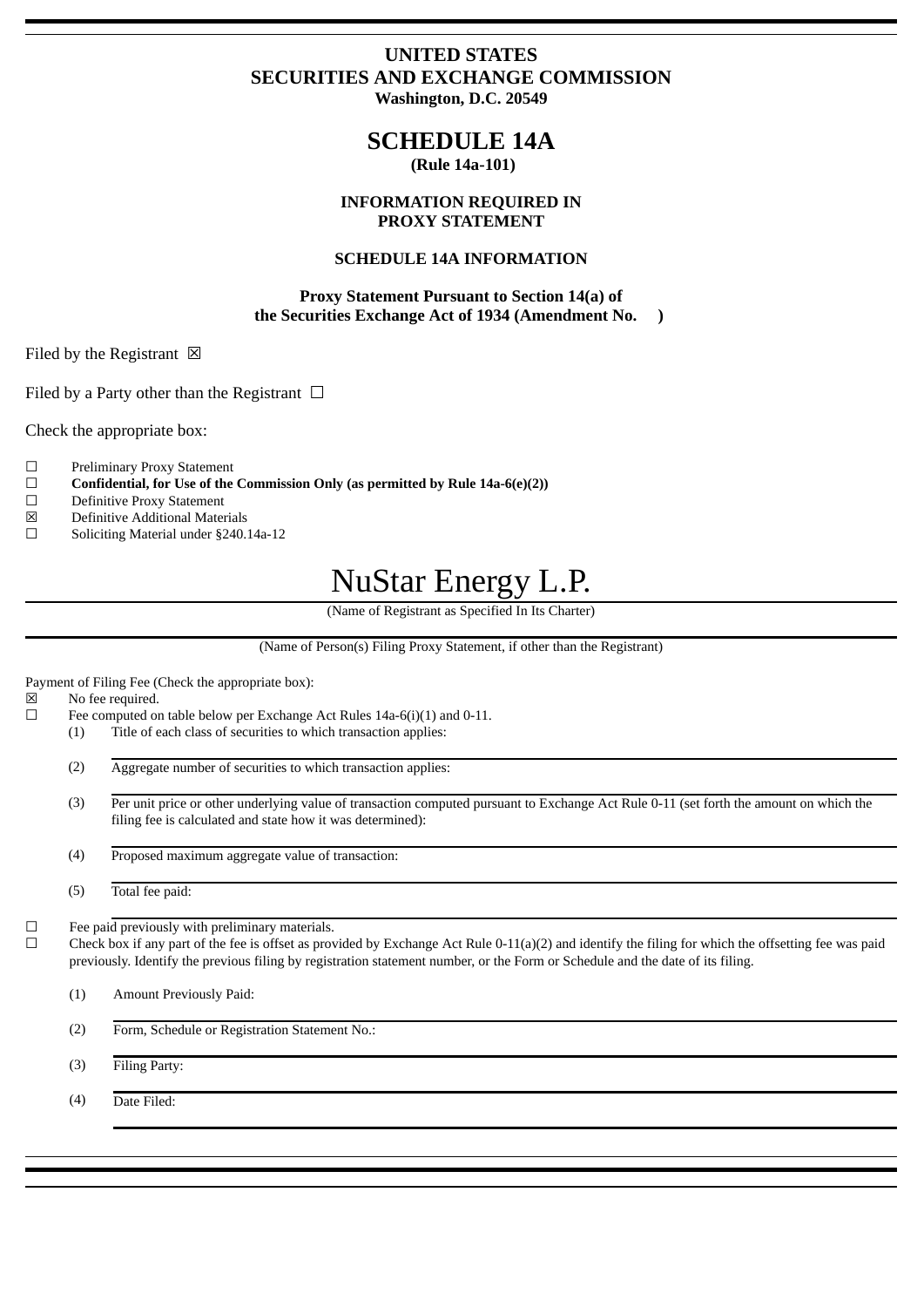## Your Vote Counts!

#### **NUSTAR ENERGY L.P.**

2022 Annual Meeting Vote by April 27, 2022 11:59 PM ET



D67159-P65801

NUSTAR ENERGY L.P. 19003 IH-10 WEST SAN ANTONIO, TX 78257

### You invested in NuStar Energy L.P. and it's time to vote!

You have the right to vote on proposals being presented at the Annual Meeting. **This is an important notice regarding the availability of proxy material for the unitholder meeting to be held on April 28, 2022.**

### Get informed before you vote

View the Form 10-K and Notice and Proxy Statement online OR you can receive a free paper or email copy of the material(s) by requesting prior to April 14, 2022. If you would like to request a copy of the material(s) for this and/or future unitholder meetings, you may (1) visit www.ProxyVote.com, (2) call 1-800-579-1639 or (3) send an email to sendmaterial@proxyvote.com. If sending an email, please include your control number (indicated below) in the subject line. Unless requested, you will not otherwise receive a paper or email copy.



\*Please check the meeting materials for any special requirements for meeting attendance.

V1.1